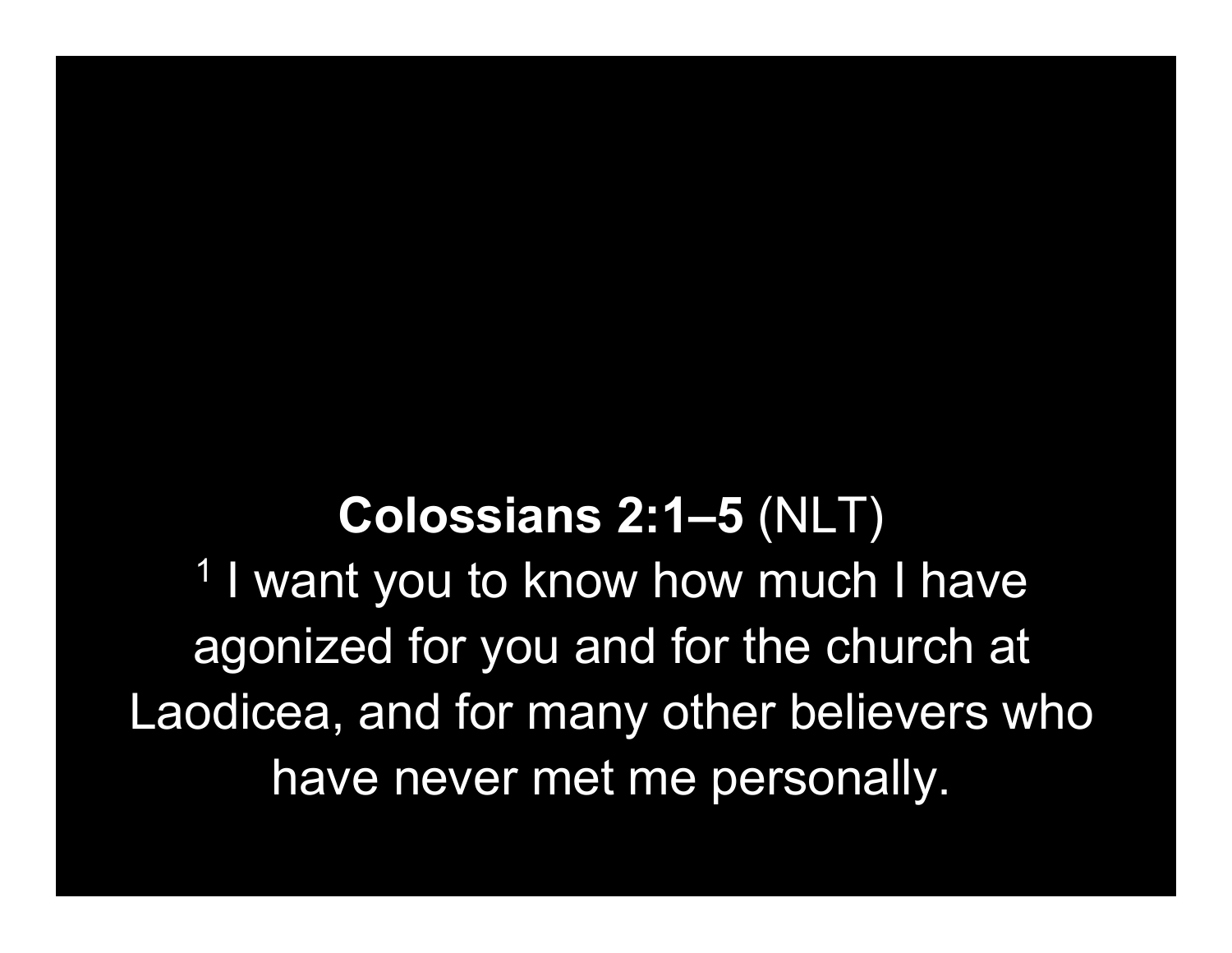2 I want them to be encouraged and knit together by strong ties of love. I want them to have complete confidence that they understand God's mysterious plan, which is Christ Himself.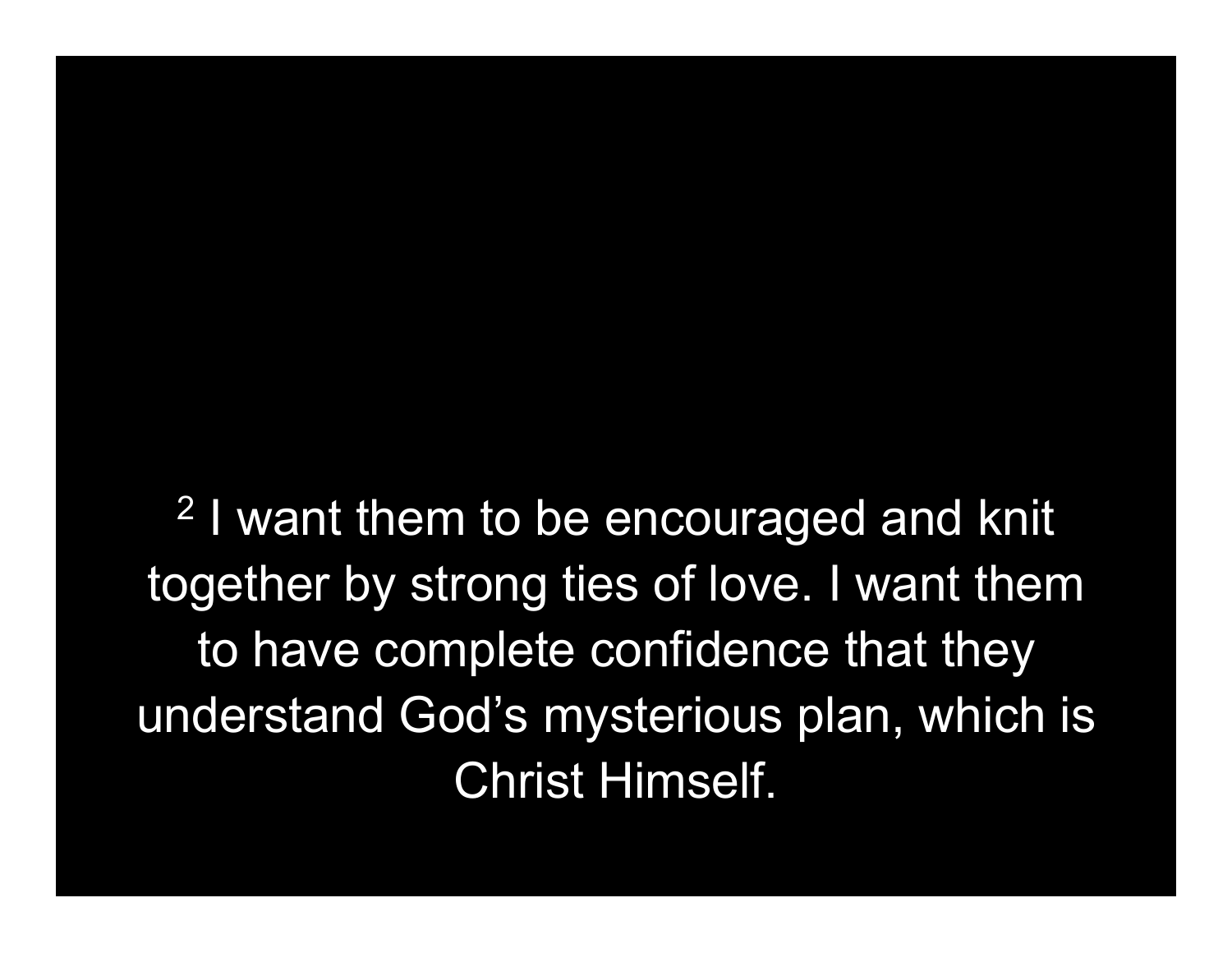3 In him lie hidden all the treasures of wisdom and knowledge. <sup>4</sup> I am telling you this so no one will deceive you with wellcrafted arguments.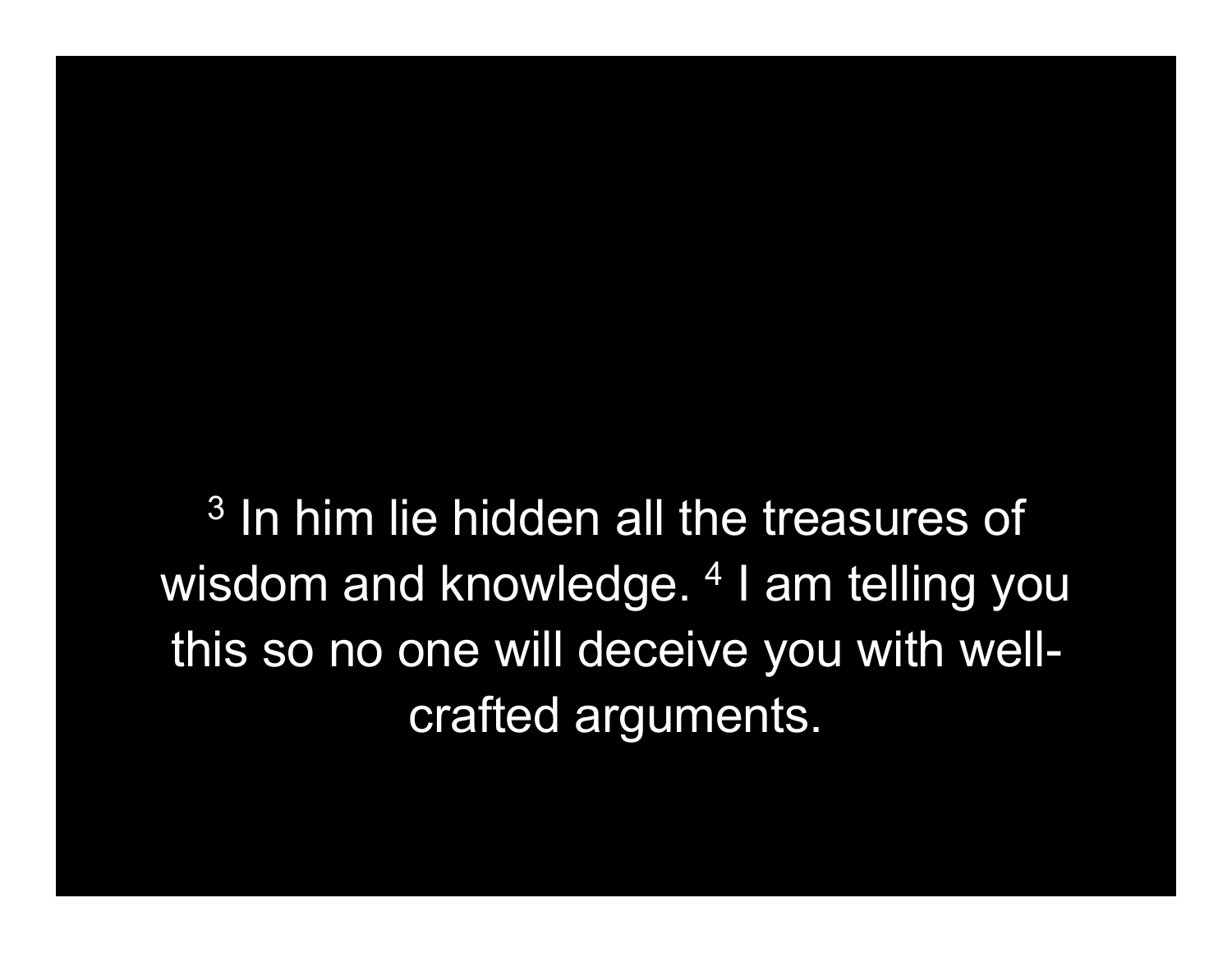<sup>5</sup> For though I am far away from you, my heart is with you. And I rejoice that you are living as you should and that your faith in Christ is strong.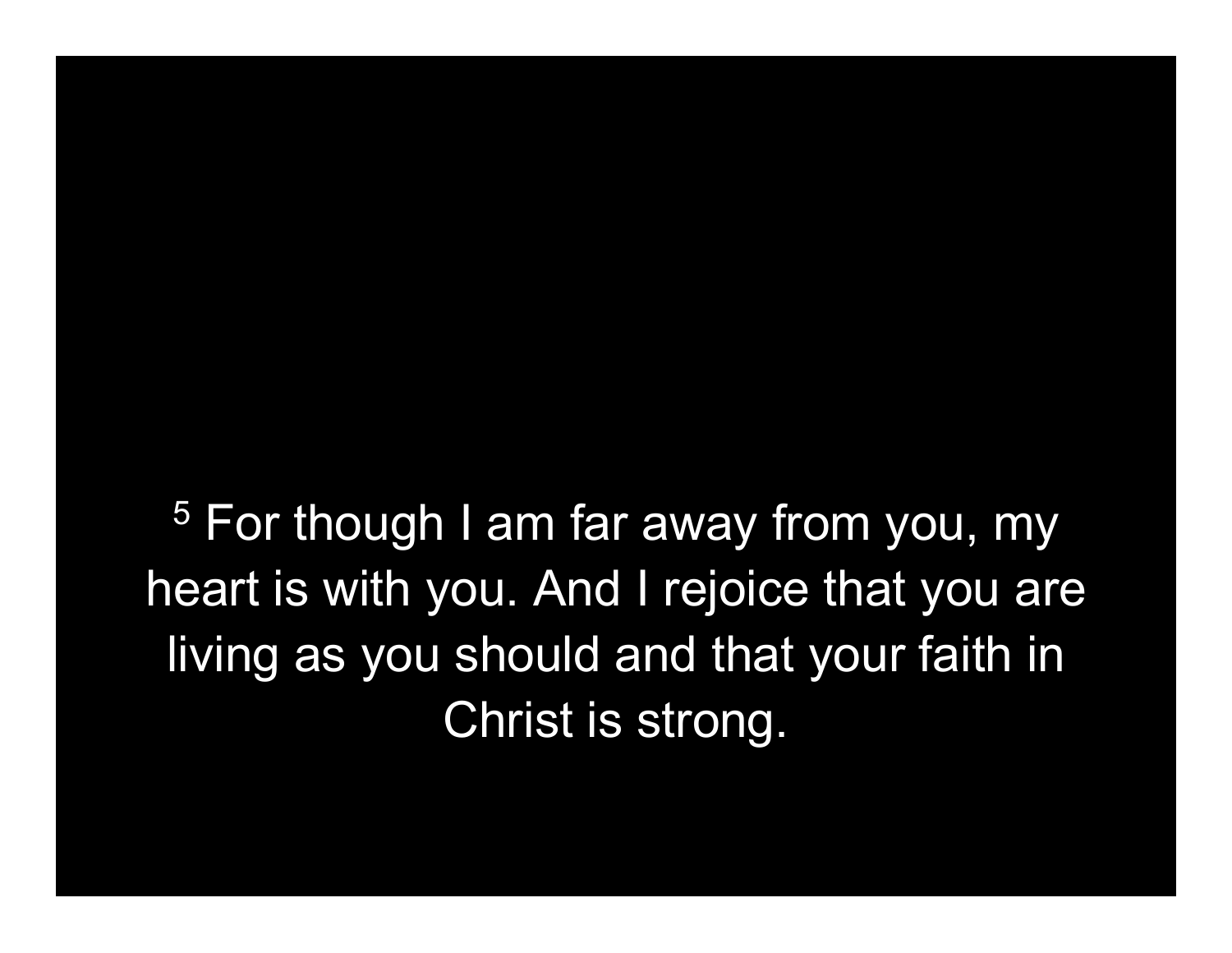# Treasures of Wisdom and Knowledge

Colossians 2:1-5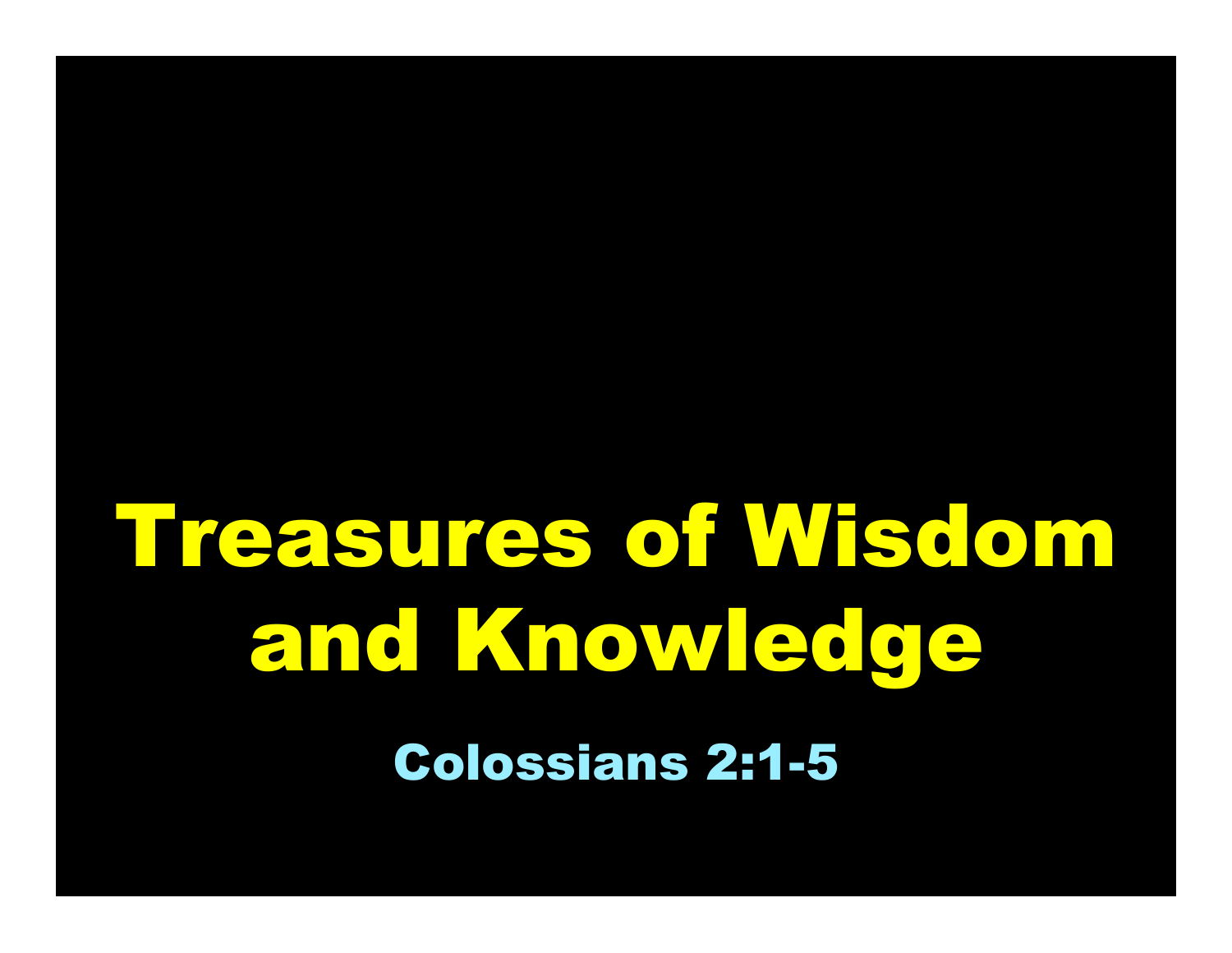In mystery cults, a mystery was a Secret Ritual that supposedly established a relationship with a god and resulted in perceived benefits such as immortality. The Colossians were aware of these teachings from their culture. So Paul uses the term MYSTERY to refer to Christ, who REVEALS and FULFILLS God's PLAN of salvation. FSB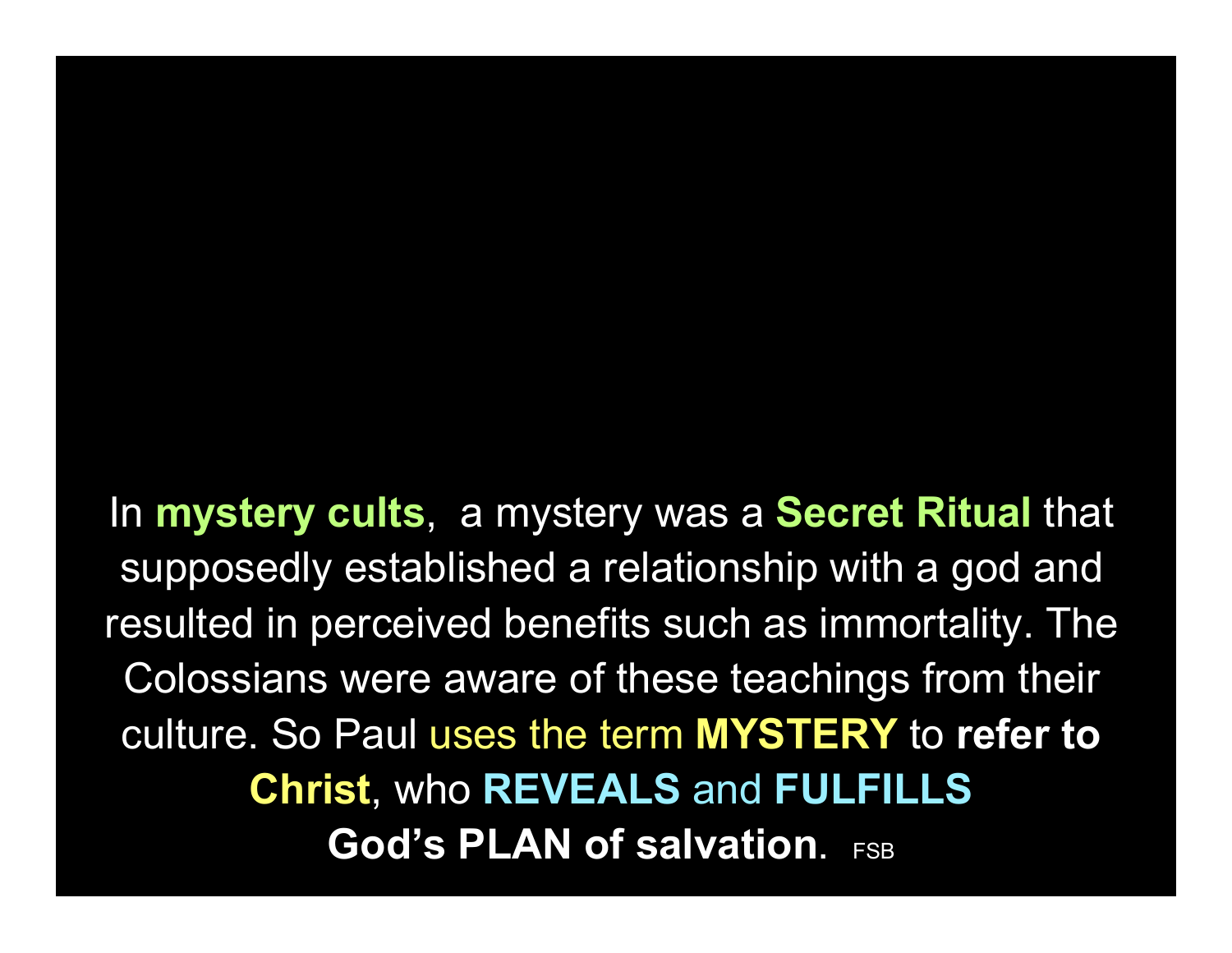### Paul said he AGONIZED for them

#### 1- Prayer

1:9 So we have not stopped praying for you Since we first heard about you. (NLT)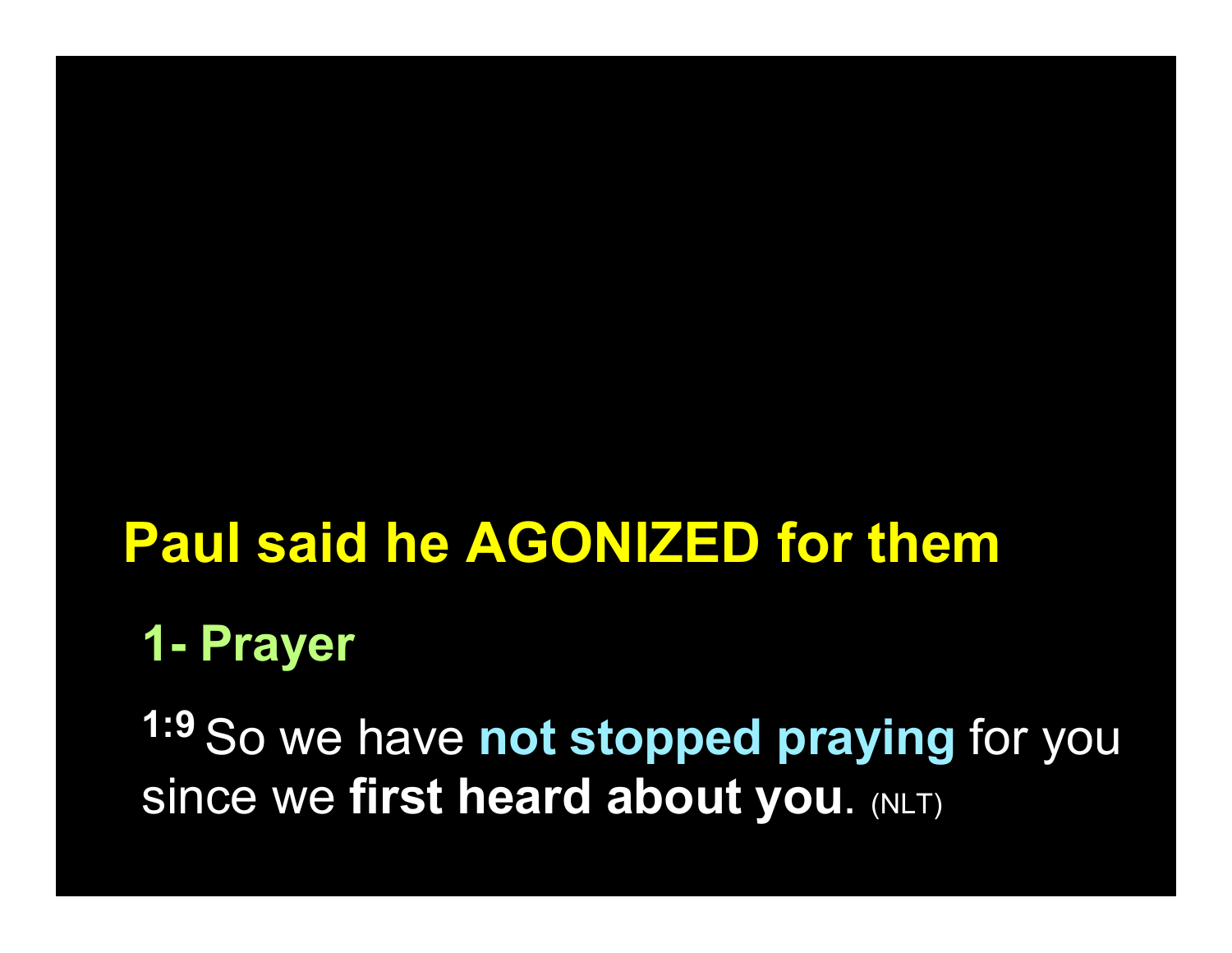## Paul said he AGONIZED for them

#### 2- Writing Letters

4:16 After you have read this letter, pass it on to the church at Laodicea so they can read it, too. And you should read the letter I wrote to them. (NLT)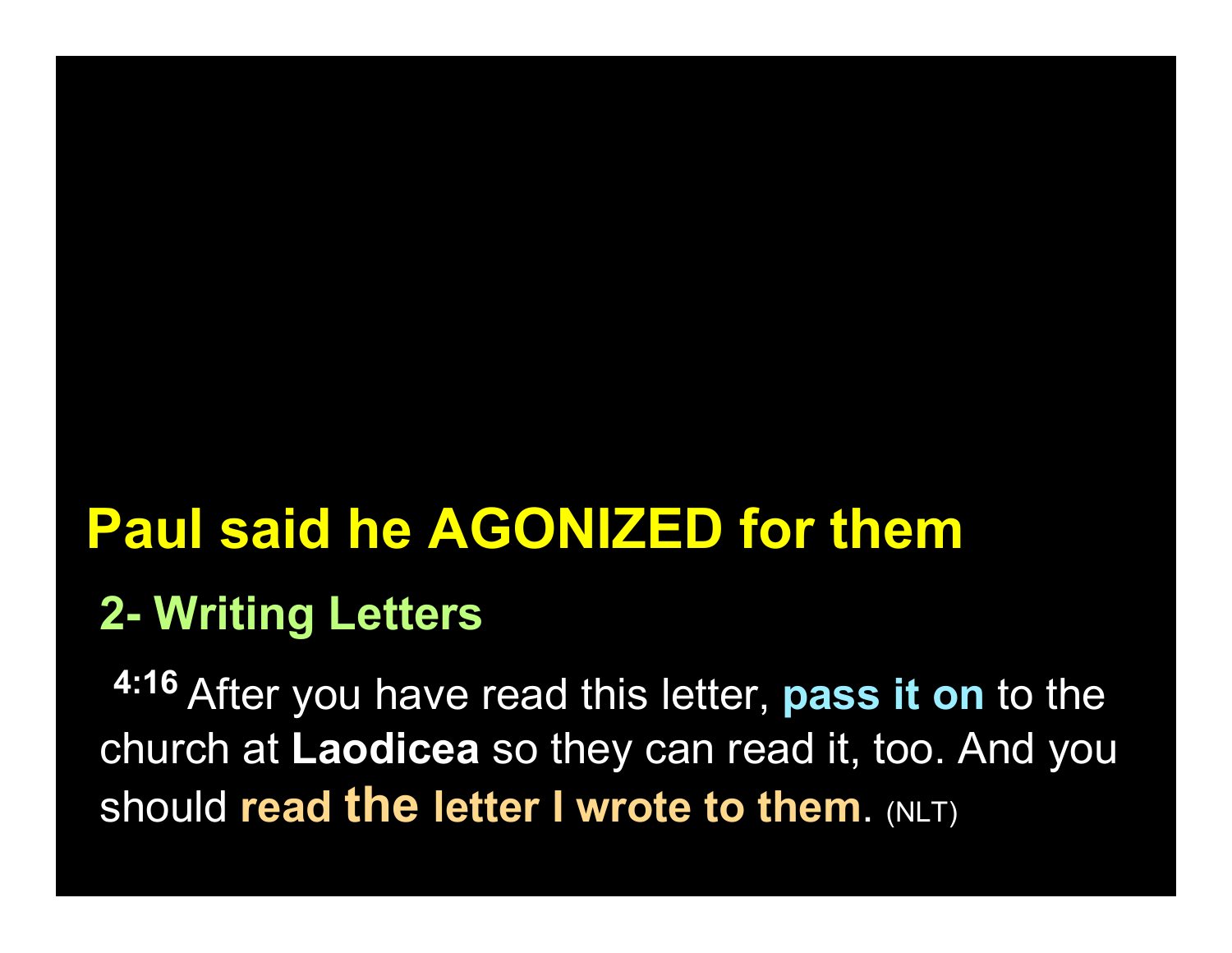# Paul said he AGONIZED for them

#### 3- Sending co-workers to Encourage and Teach

4:7 Tychicus will give you a full report about how I am getting along. He is a beloved brother And faithful helper who serves with me in the Lord's work.  $81$  have sent him to you for this very purpose - to let you know how we are doing and to Encourage you. (NLT)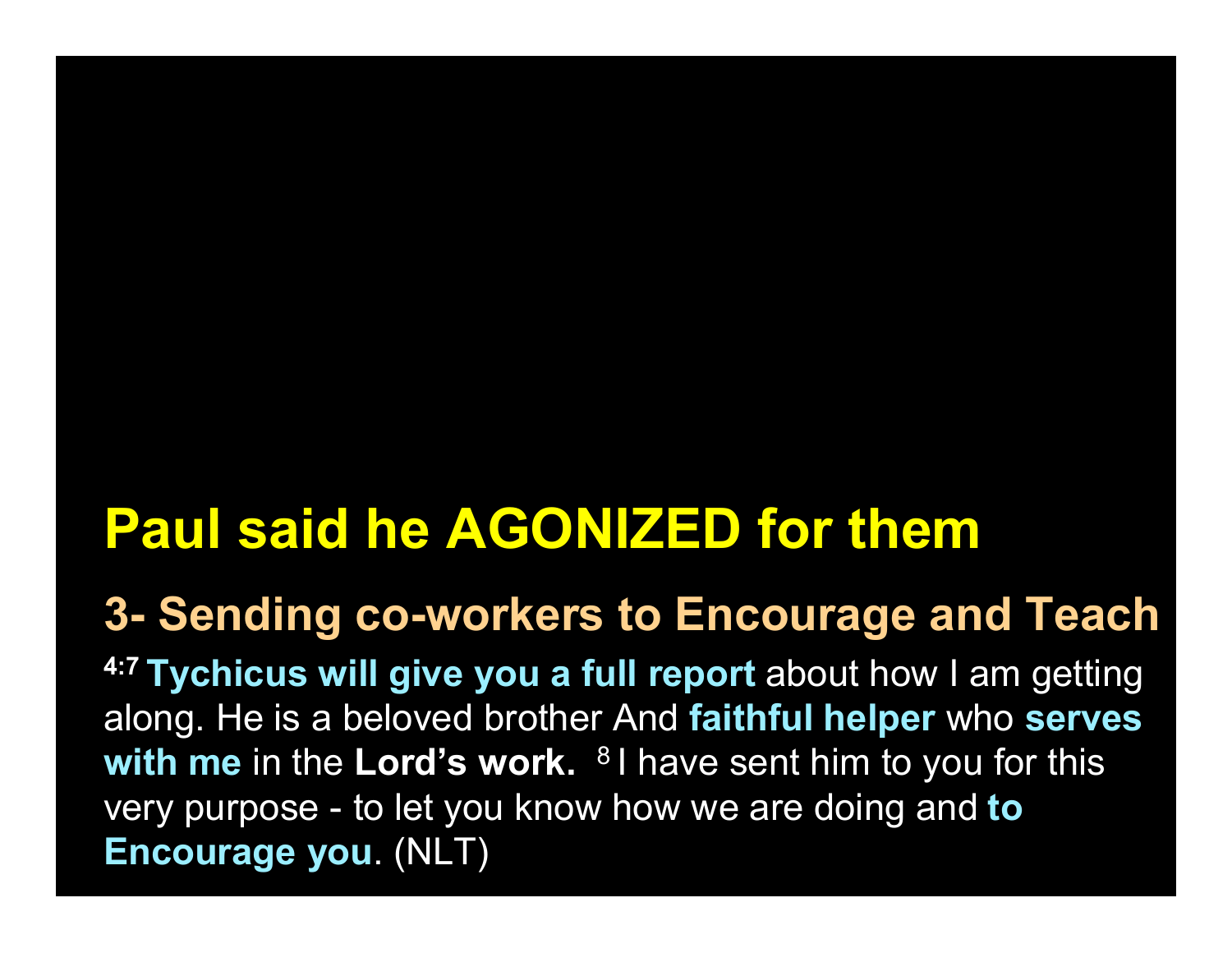**ALL that is Deepest IN God** is Summed up IN Christ

**Expositors**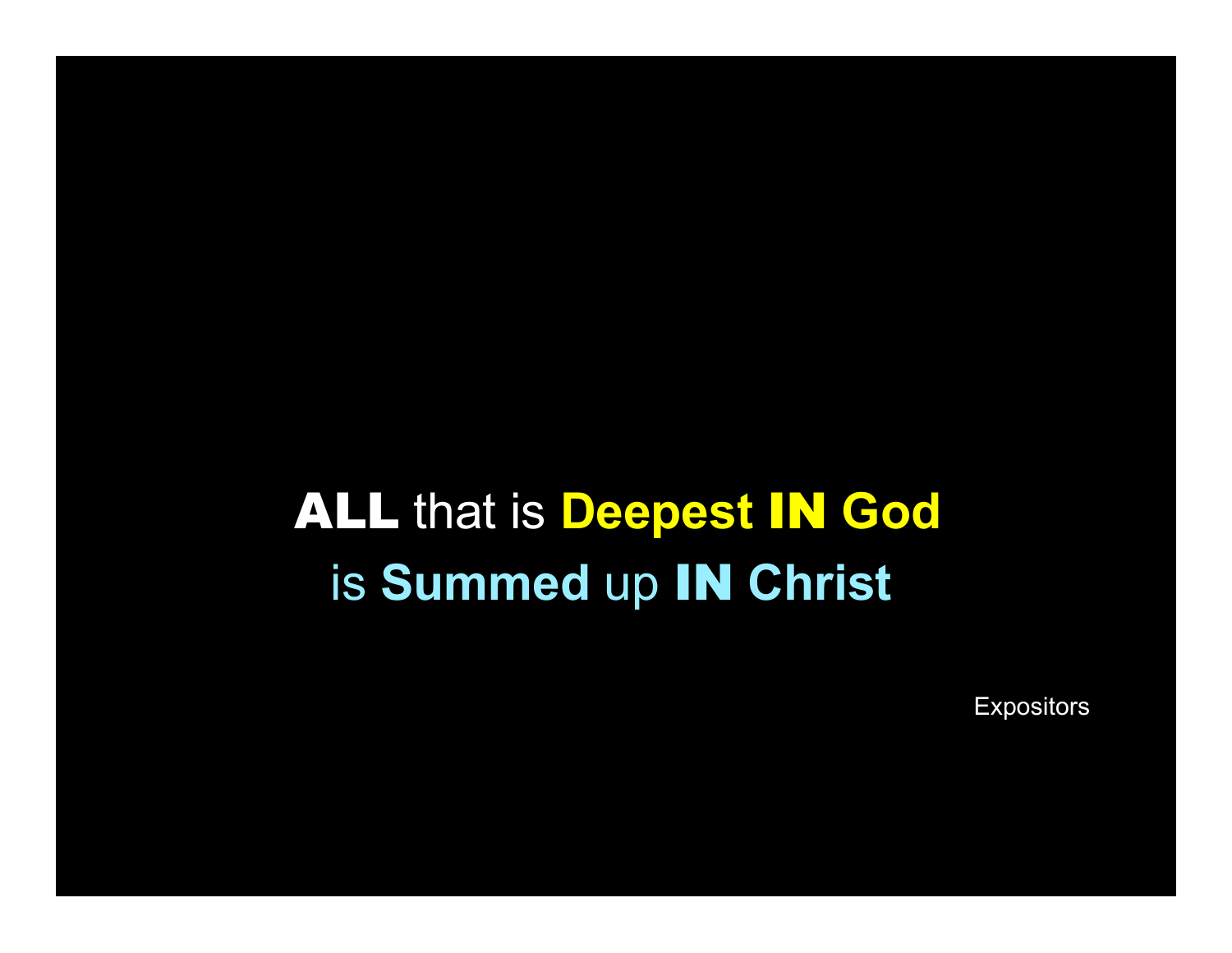2 ...May your spiritual experience become richer as you see more and more FULLY God's great secret, Christ Himself. (JBP)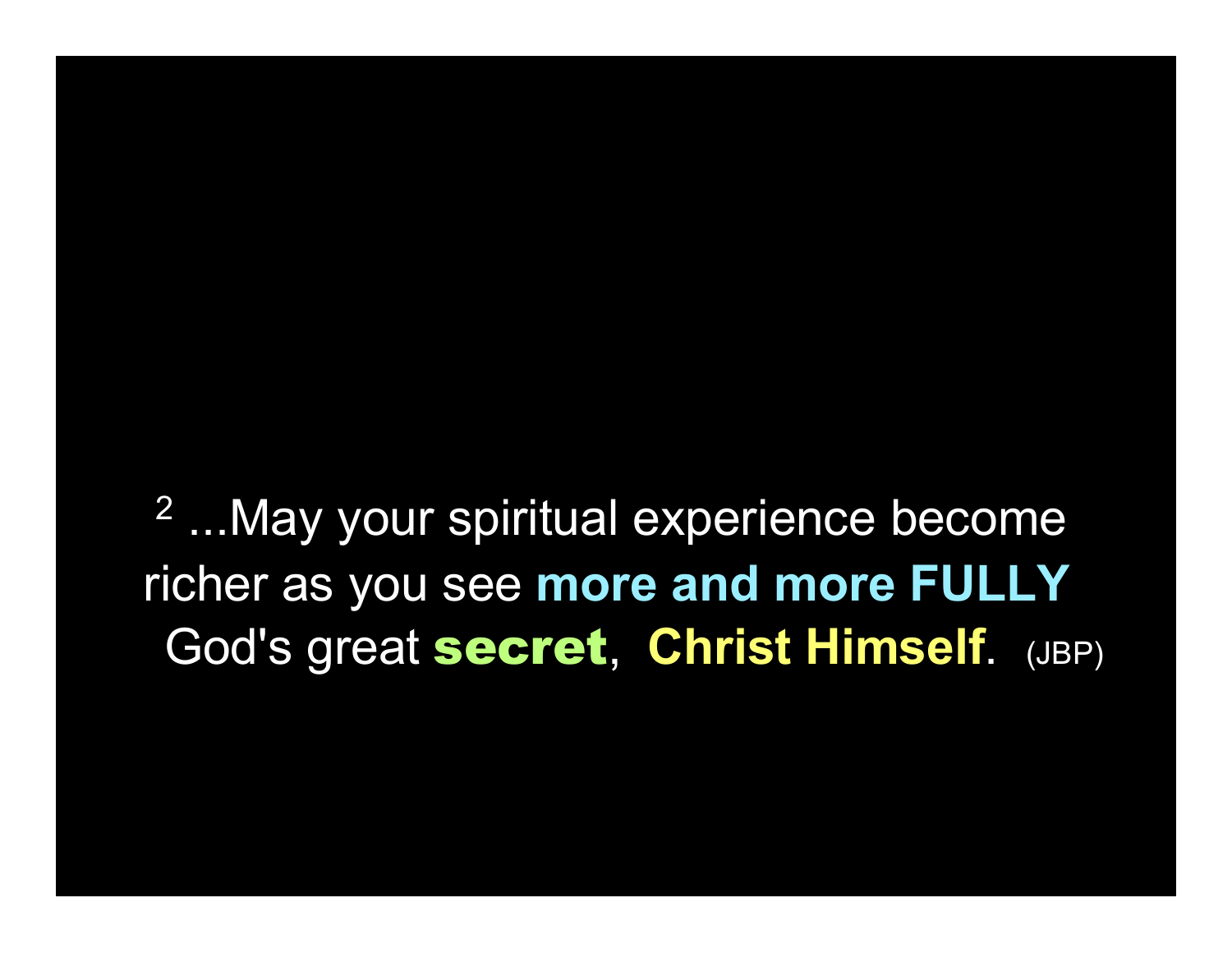$3$  For it is IN Him, and IN Him alone, that men will find ALL the treasures of Wisdom and Knowledge. (JBP)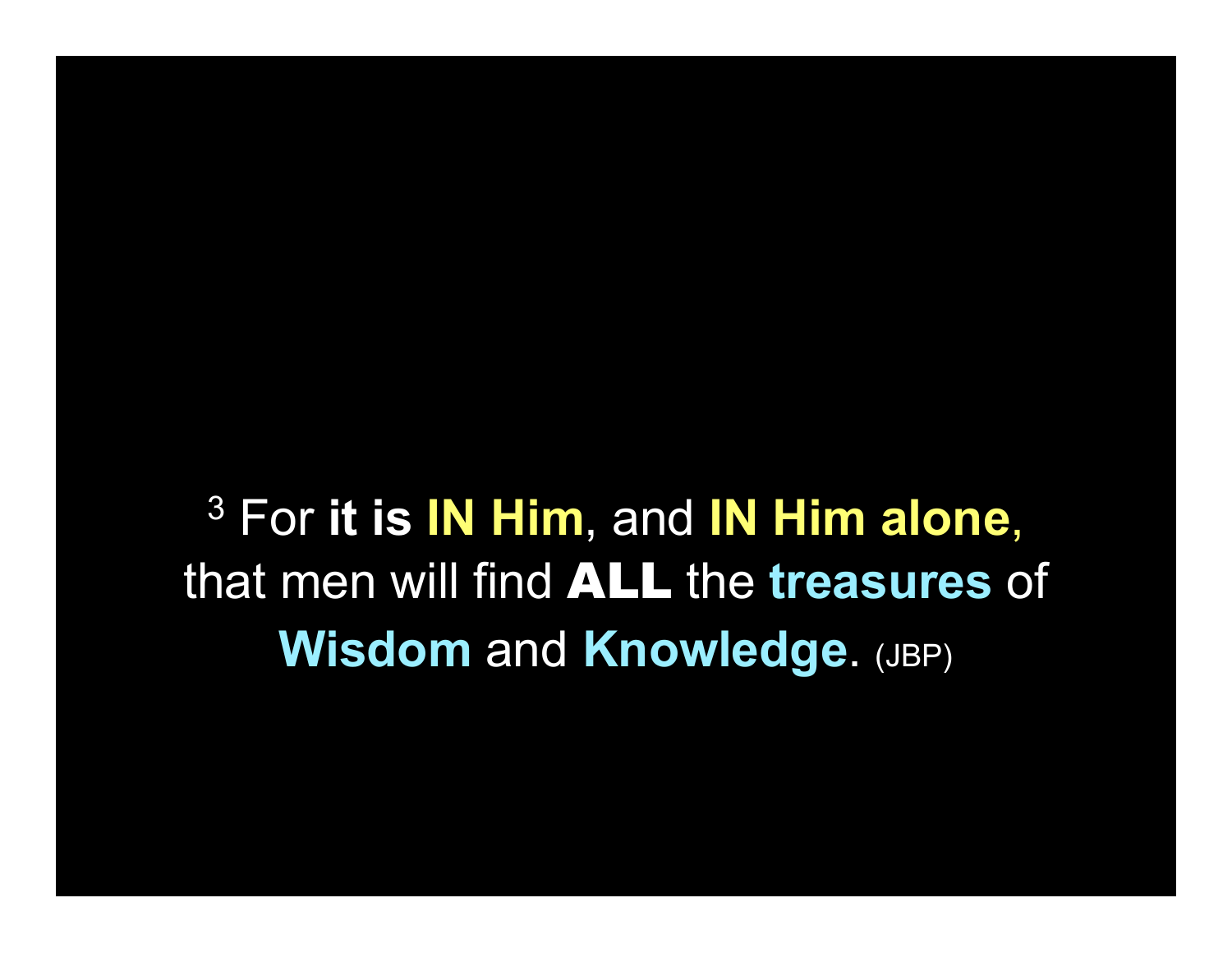<sup>2</sup> ...that they may Know the Mystery of God, namely, Christ, <sup>3</sup> in whom are hidden ALL the treasures of wisdom and knowledge.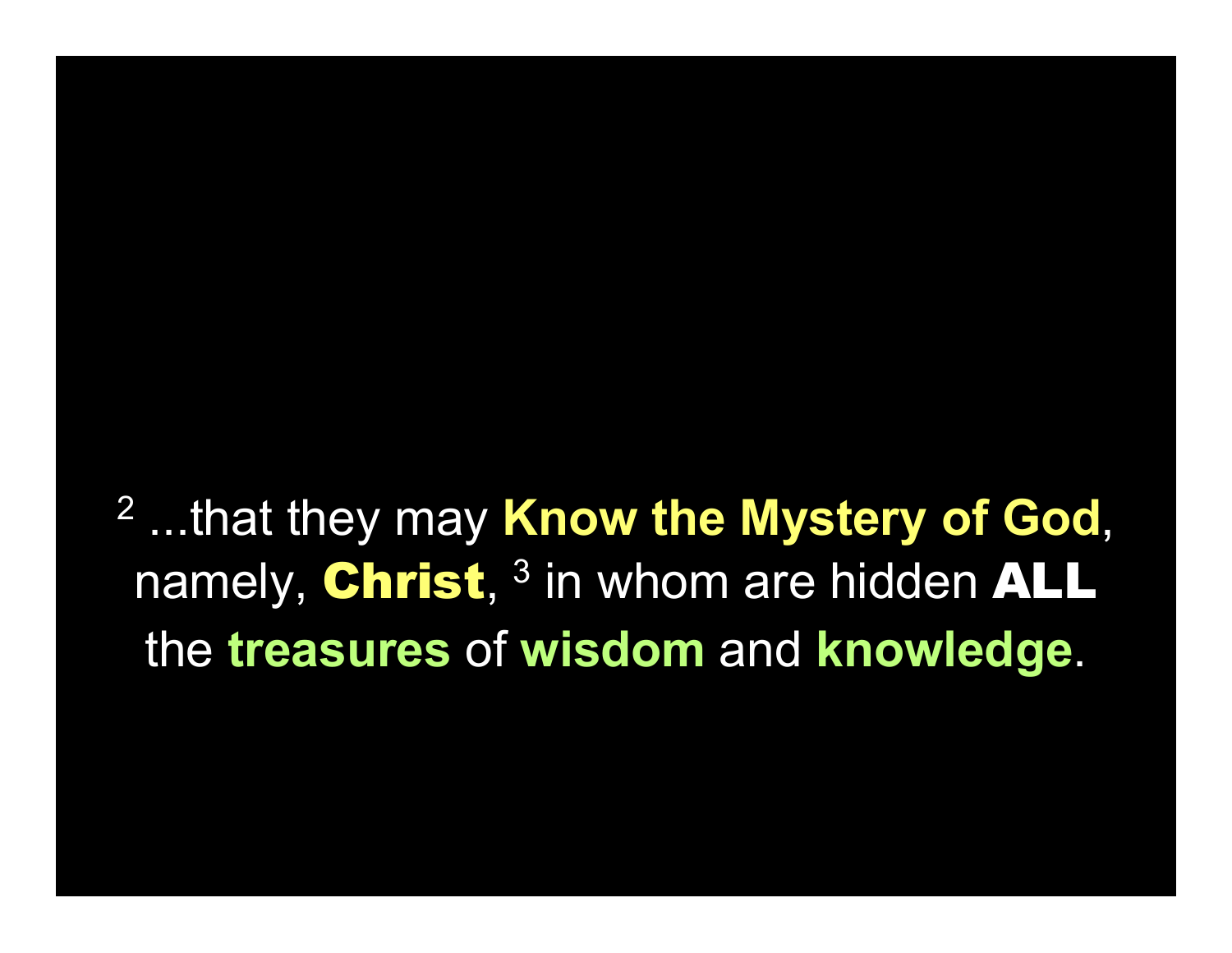1:27 ...God has chosen to make known among the Gentiles the glorious riches of this MYSTERY, which IS Christ IN you, the HOPE of glory. (NIV)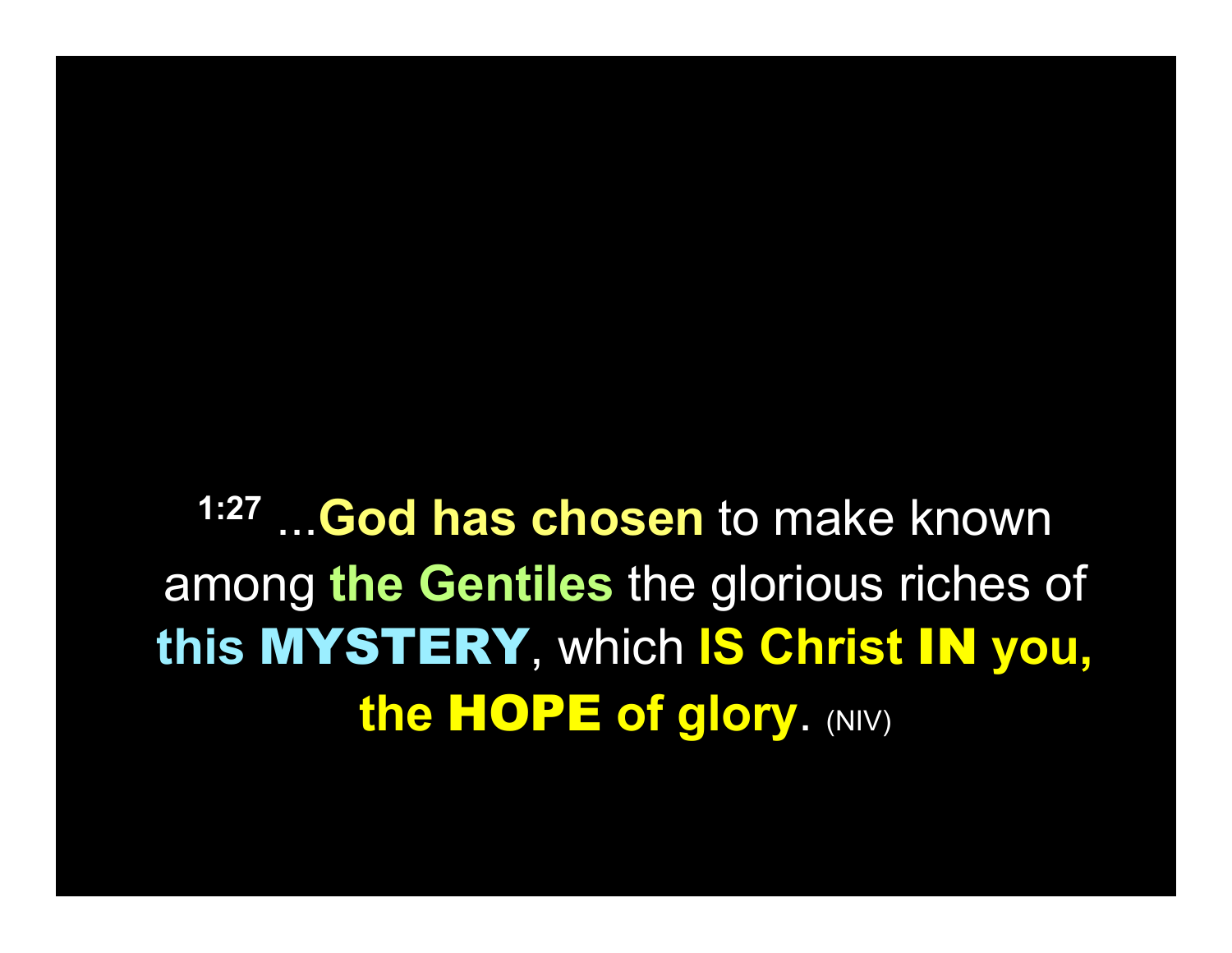<sup>2</sup> I want them to be encouraged and **knit together** by strong ties of love. I want them to have complete confidence that they understand God's mysterious plan, which IS Christ Himself. <sup>3</sup> In Him lie hidden ALL the Treasures of wisdom **and knowledge. (NLT)**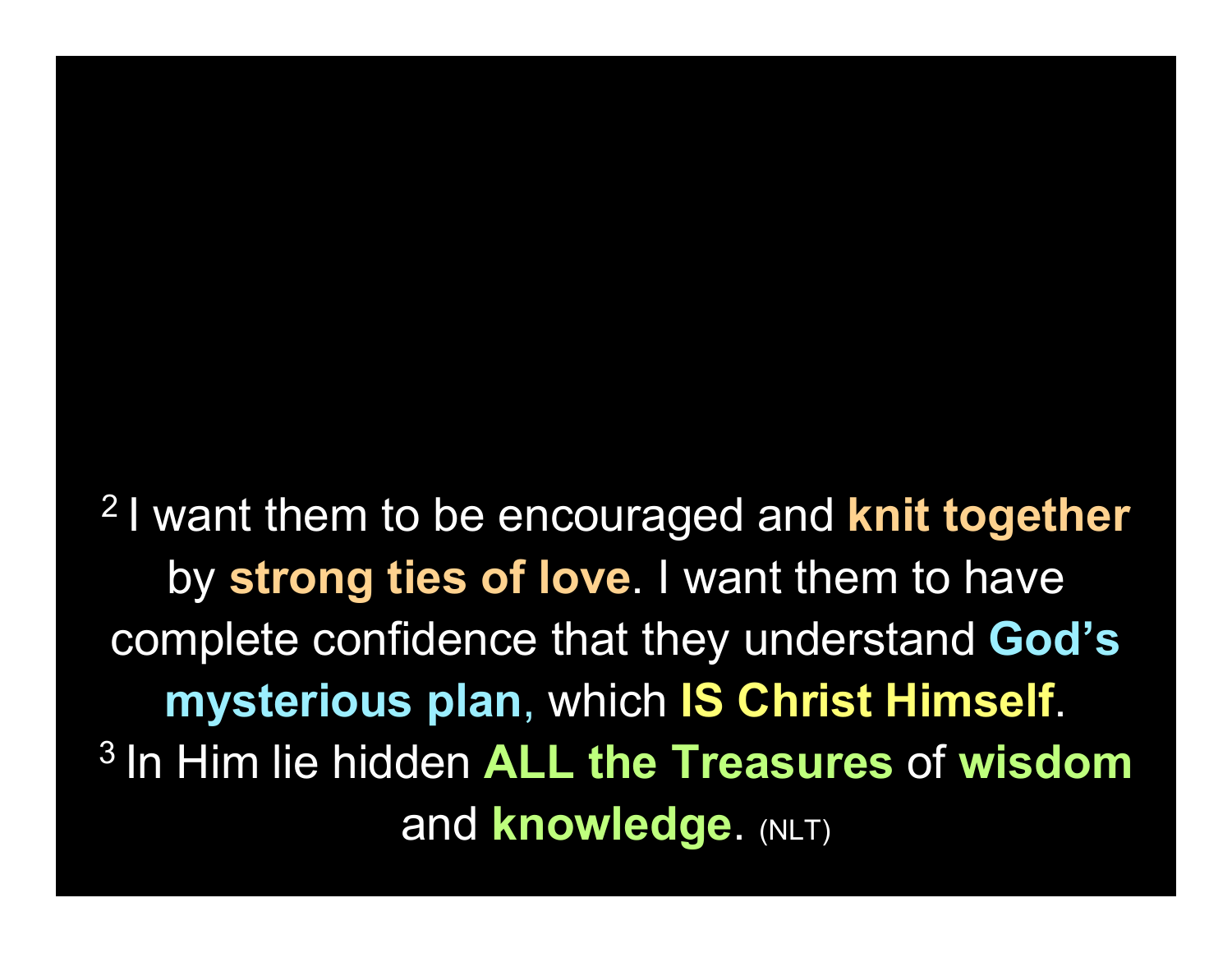<sup>2</sup> I want them to be encouraged and knit together by strong ties of love. I want them to have complete confidence that they understand God's mysterious plan, which IS Christ Himself.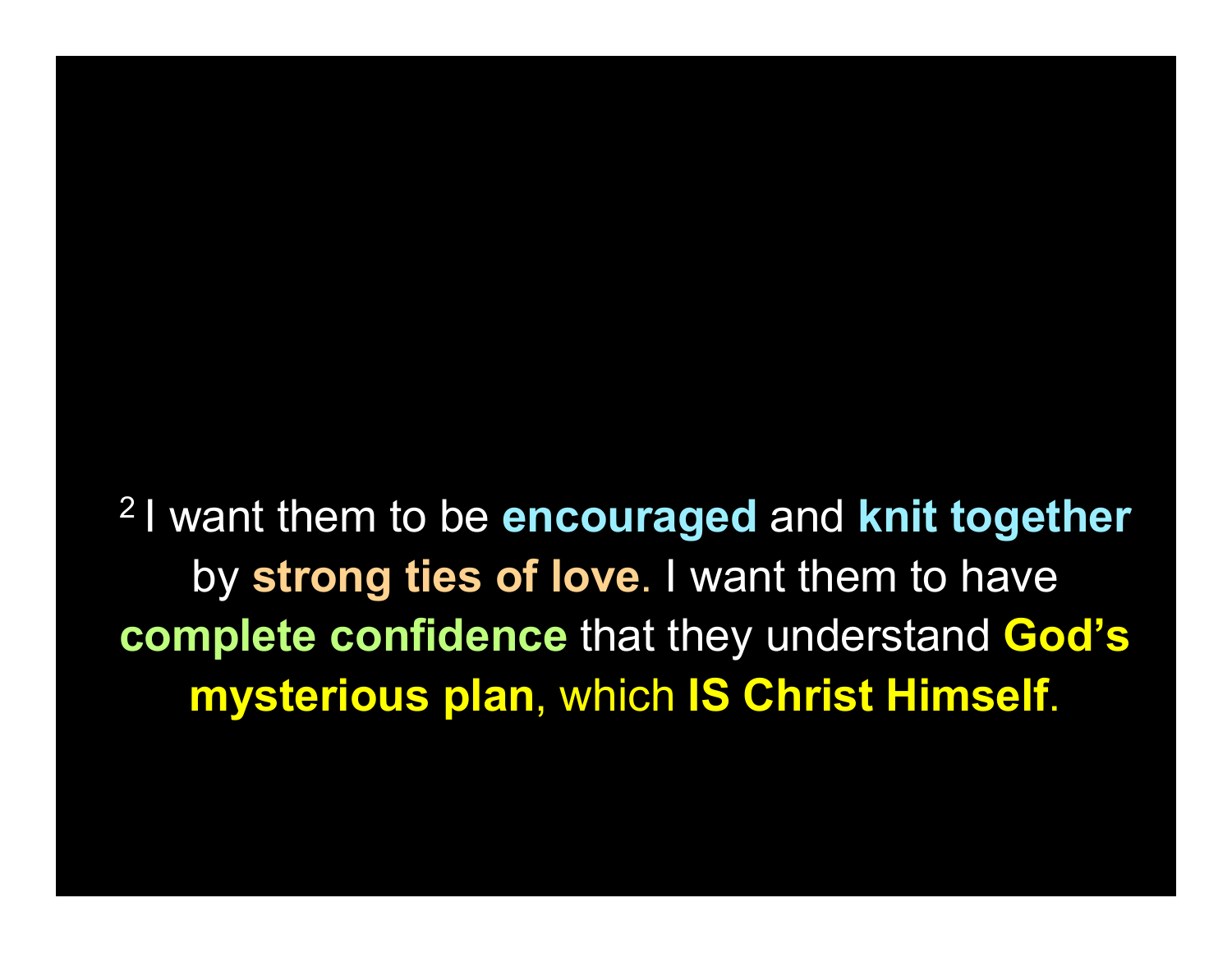1 Thessalonians 2:11–12 (CSB) As you know, like a father with his own children, <sup>12</sup> we encouraged, comforted, and implored each one of you to walk worthy of God, who Calls you into HIS own kingdom and glory.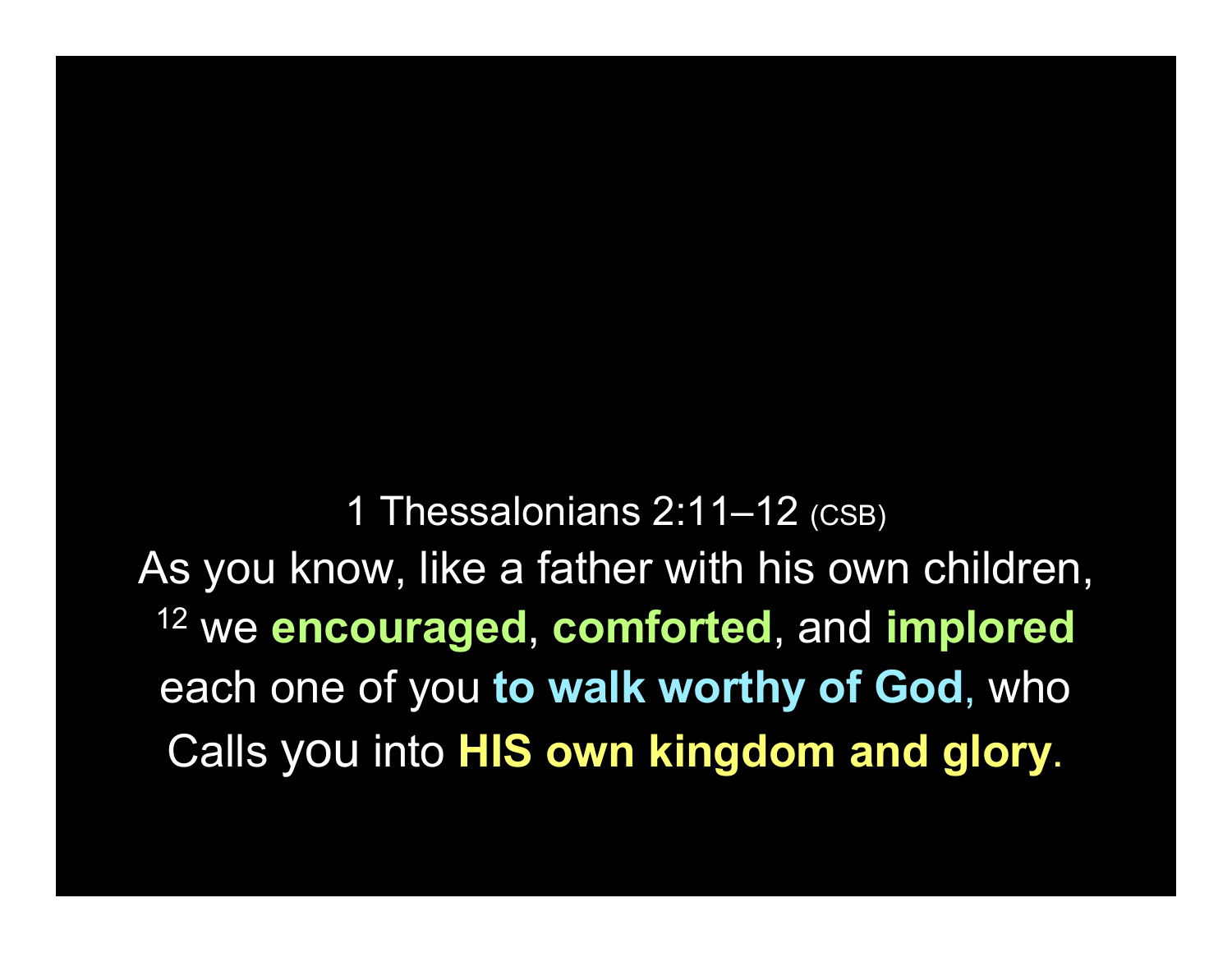Paul sees the situation of the Colossians as being like that of an army under attack and he affirms that their lines were unbroken, their discipline intact, and their Faith IN and Reliance ON **CHRIST Unshaken. Expositors**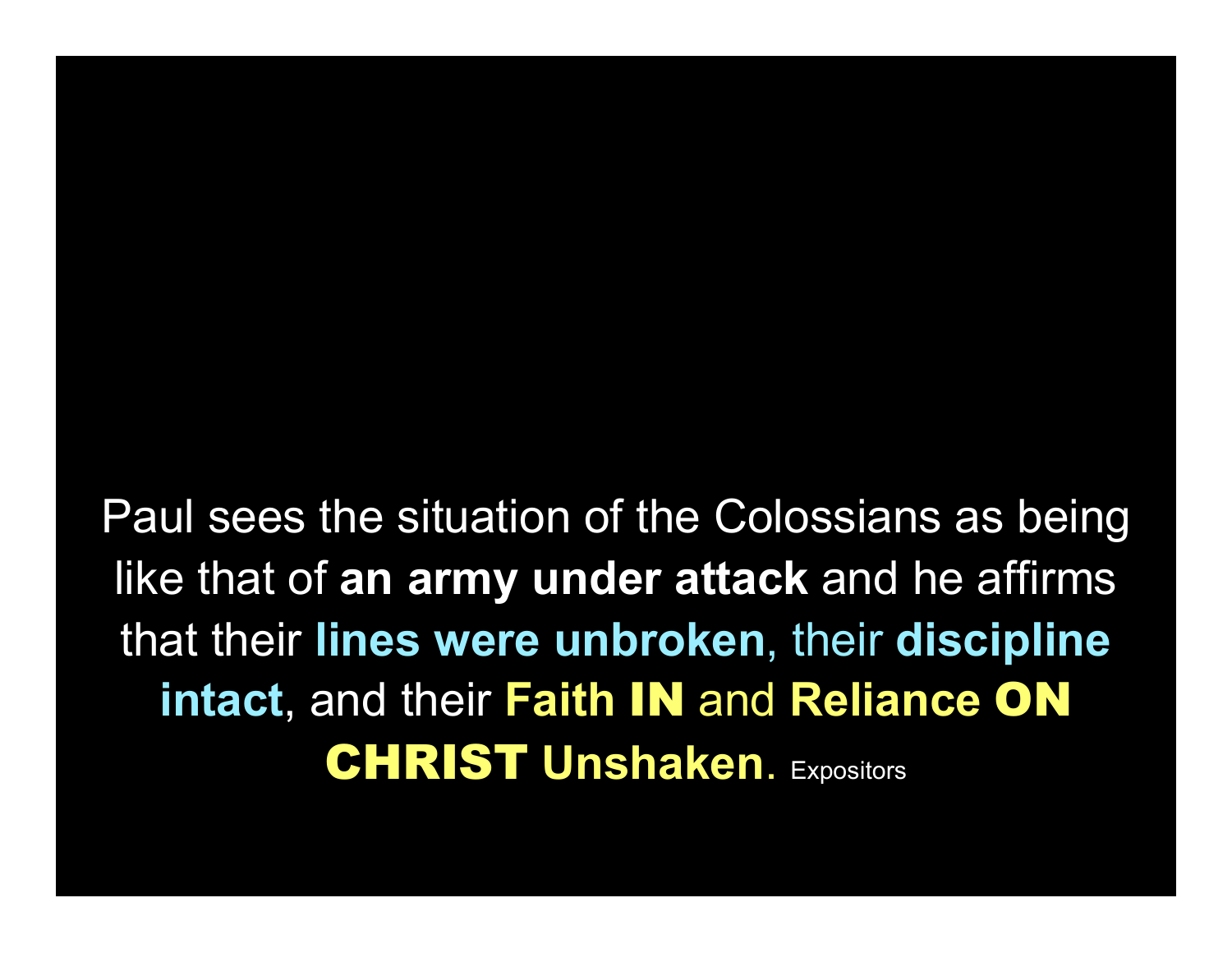<sup>5</sup> For though I am far away from you, my heart is with you. And I REJOICE that you are living as you should ...and that **your Faith in Christ is STRONG. (NLT)**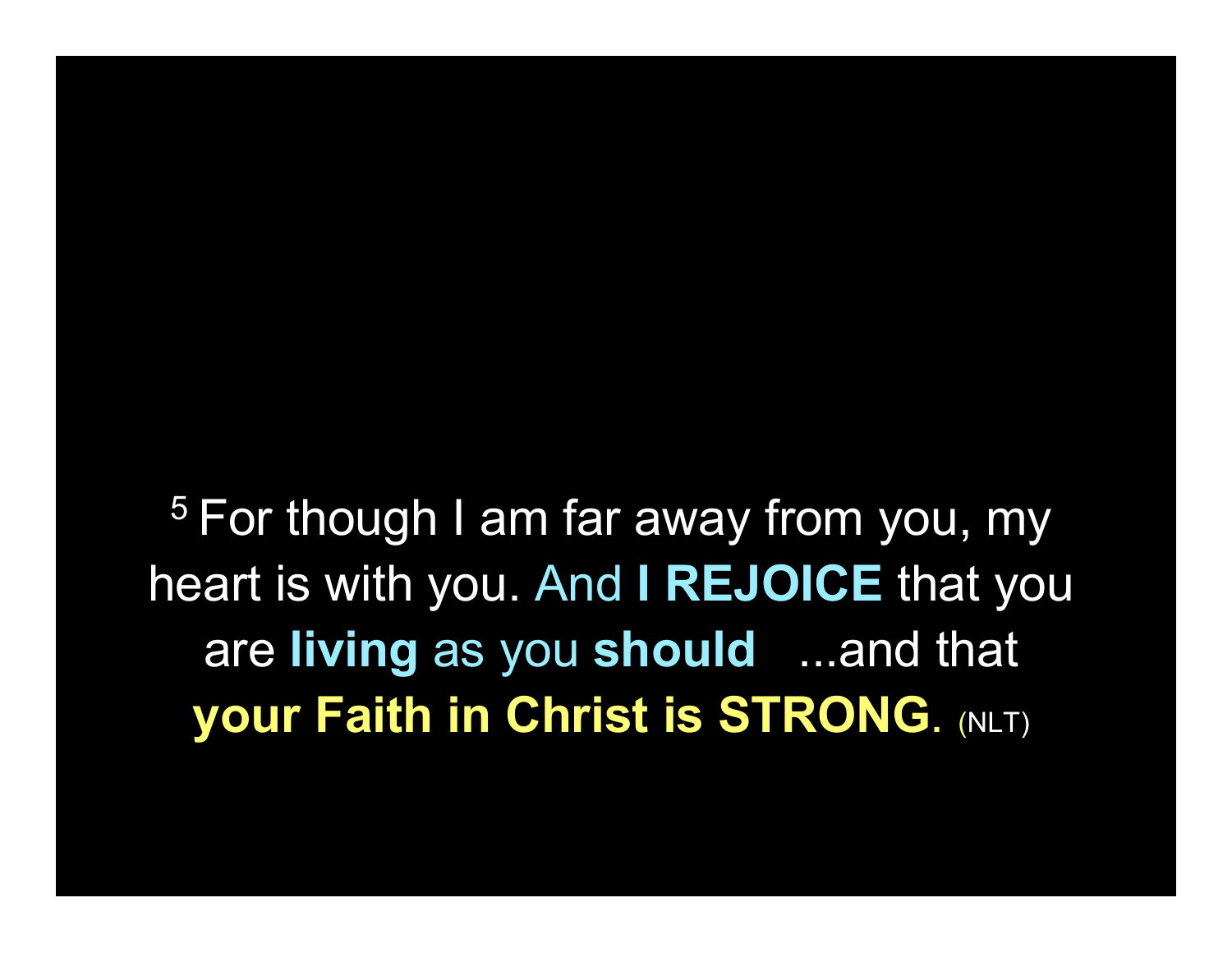# **FIRMNESS of your Faith (NET)** -OR-**STABILITY** of your Faith (NAS)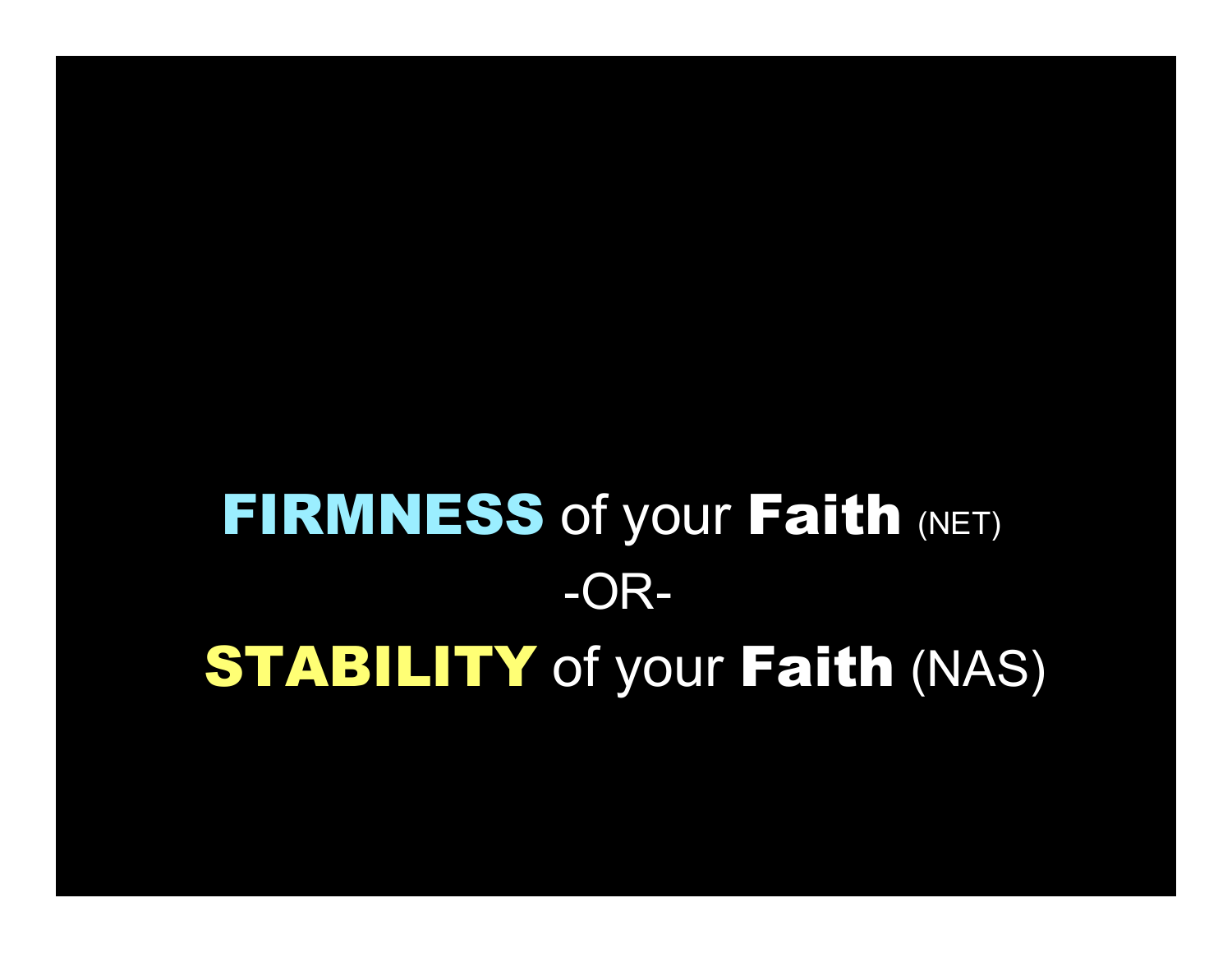Hebrews 4:14–16 (NIV) 14 Therefore, since we have a great high priest who has gone through the heavens, Jesus the Son of God, let us HOLD firmly to the FAITH we profess.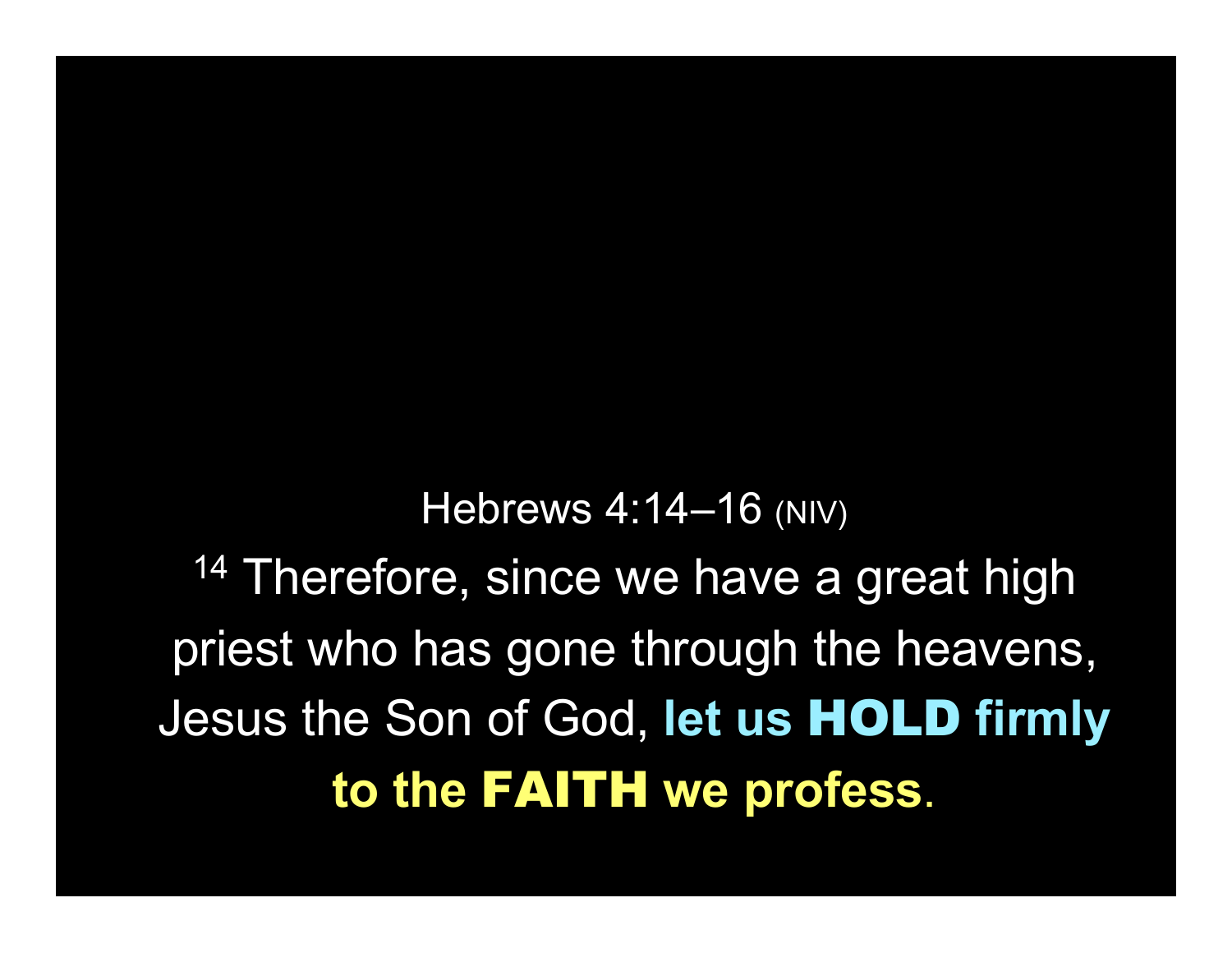$15$  For we do **NOT have** a high priest who is UNABLE to sympathize with our weaknesses, but WE have one who has been tempted in every way, just as we are - yet was without sin.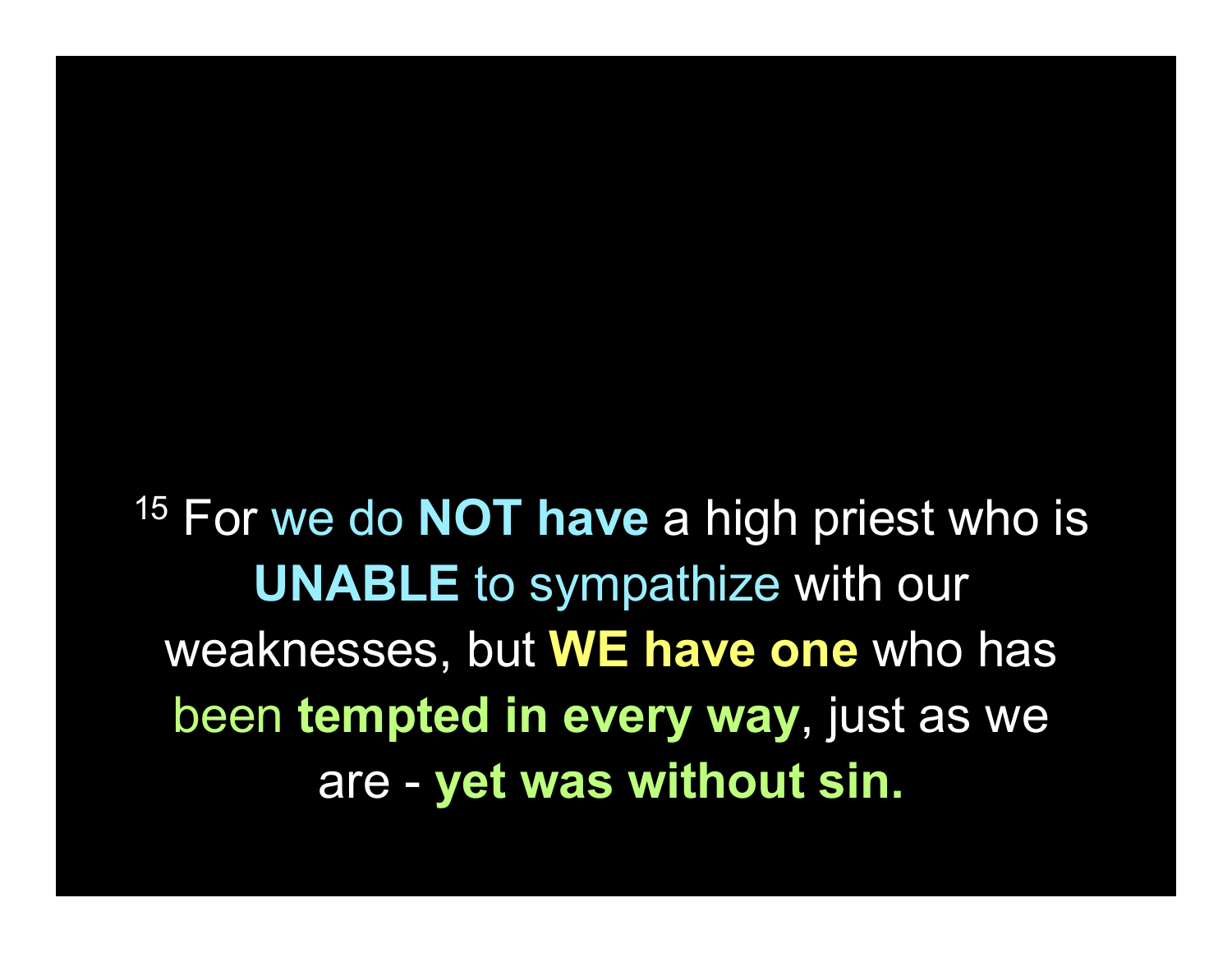16 Let us then APPROACH the throne of grace with CONFIDENCE, so that we may receive MERCY and find GRACE to HELP US in our time of Need.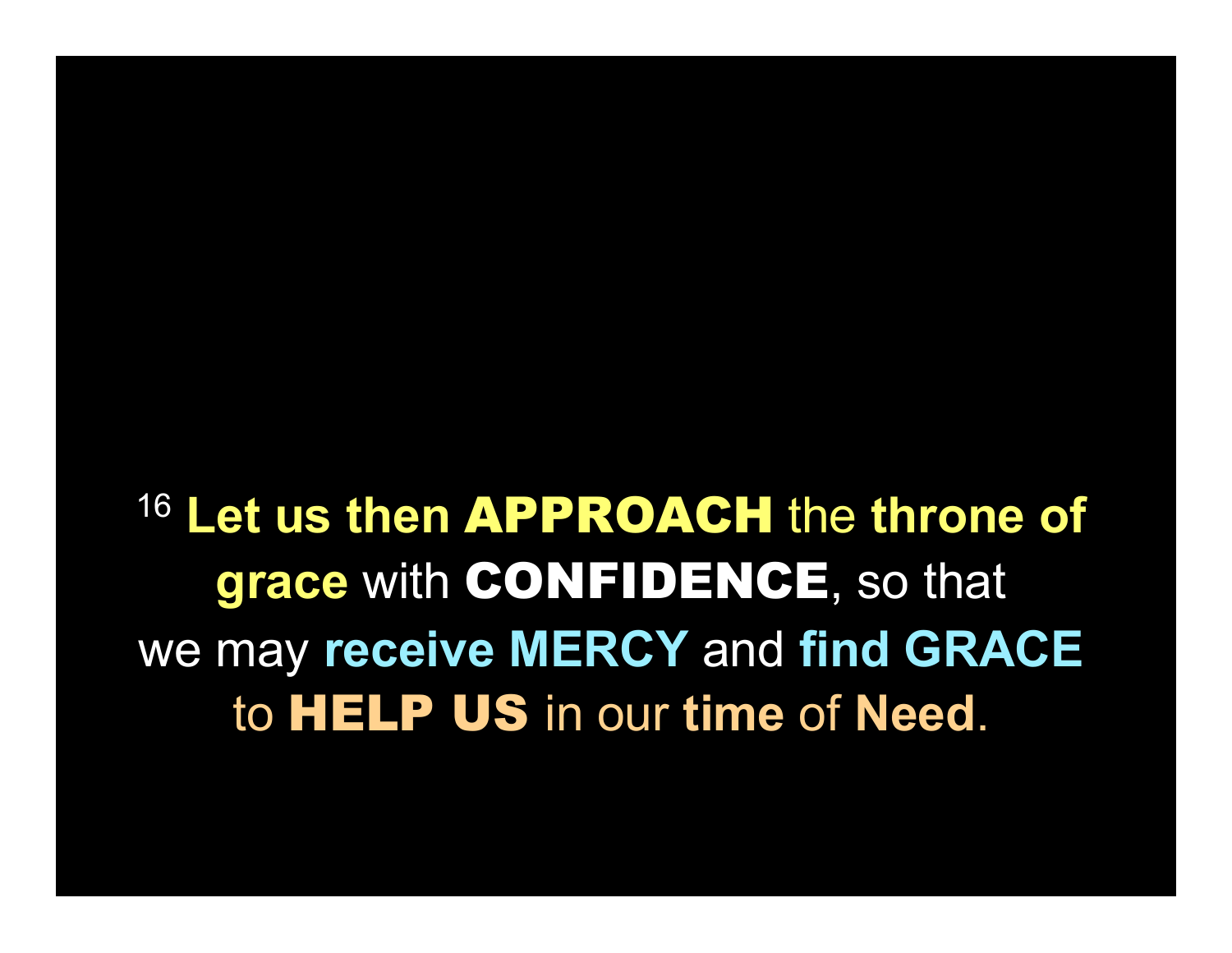Precious Lord, take my hand Lead me on, HELP me stand I am tired, I'm weak, I am worn Through the storm, through the night